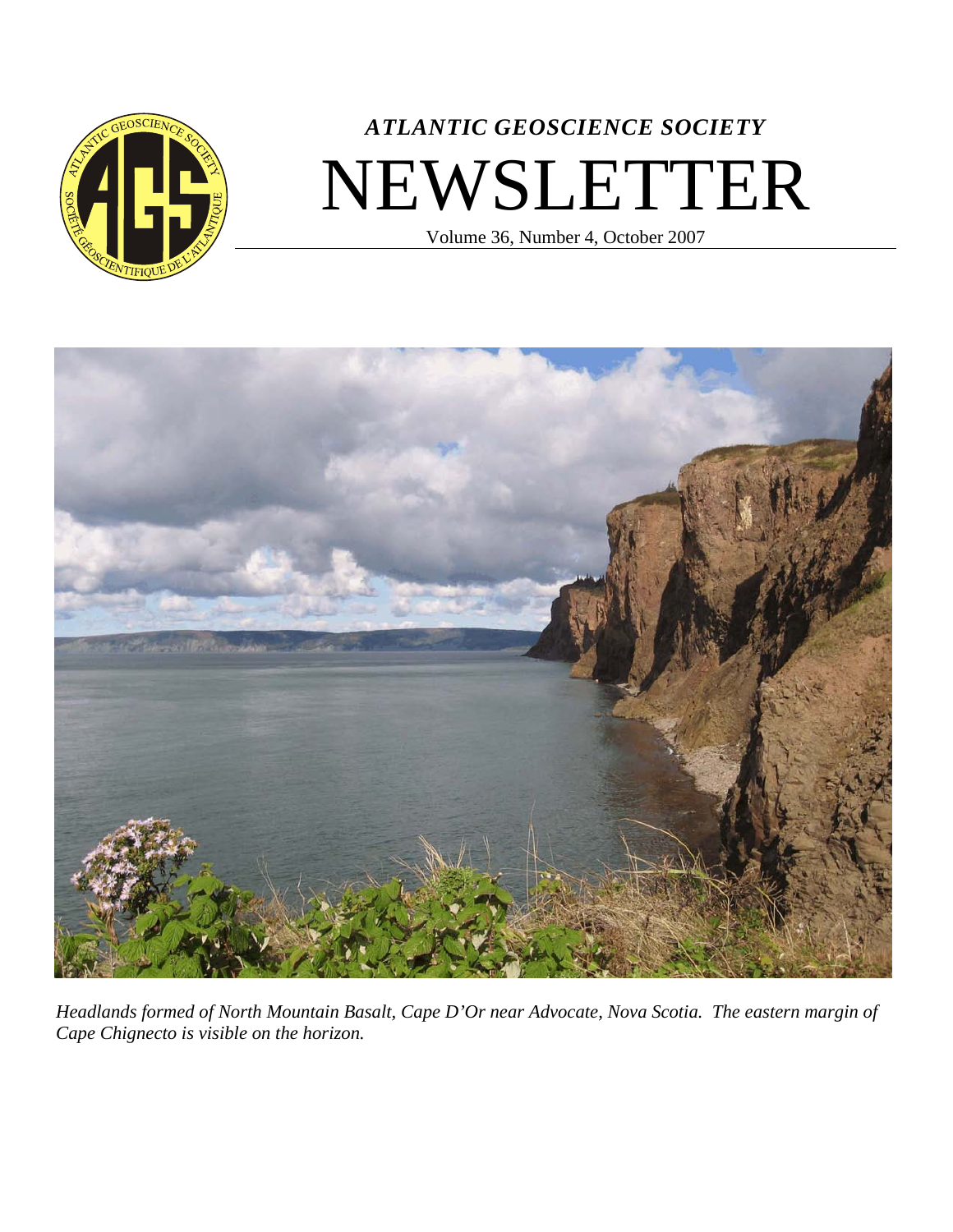#### **PRESIDENT'S FORUM...............** 2

#### **AGS ACTIVITIES**

AGS 34<sup>th</sup> Colloquium Special Session**.. . . . . . . . . . . . . . . .** 3

2008 Nova Scotia EdGEO Program**....** 3

Down in the Valley Nova Scotia EdGEO 2007**........** 3

#### **CALL FOR APPLICATIONS**

Mary-Claire Ward Geoscience Award**. .** 4

#### **REGIONAL NEWS AND UPDATES**

| New Brunswick Museum.  4         |  |
|----------------------------------|--|
| George Frederic Matthew Research |  |
| Acadia University. 7             |  |
| St. Francis Xavier University. 7 |  |
| University of New Brunswick 8    |  |
|                                  |  |

#### **CALL FOR AWARD NOMINATIONS.. .** 9

#### **UPCOMING EVENTS**

Beyond the Last Billion Years: Talk Series. . . . . . . . . . . . . . . . . . . . . . . 9

#### **ATTACHMENTS**

First Circular, 2008 AGS Colloquium

EdGEO Rocks

Conjugate Margins Conference

The deadline for submissions to the next issue is 22 December, 2007. Please send articles or feedback to:

John Shimeld, AGS Newsletter editor Geological Survey of Canada (Atlantic) P.O. Box 1006, Dartmouth, NS B2Y 4A2 (902) 426-6759 [John.Shimeld@nrcan.gc.ca](mailto:John.Shimeld@nrcan.gc.ca)

Production of this newsletter is by Nelly Koziel.

### **PRESIDENT'S FORUM**

This President's Forum comes to you from the confines of a dusty trailer at the Bralorne Gold Mine in the mountains of British Columbia. Although it has rained for most of the week, and the surrounding woods are full of hungry bears, I know that memories of these days spent in the field will help keep me going as I toil in front of the computer in the coming months. I hope that most of you also had an opportunity to get "out on the rocks" this past summer, and that you're now enjoying the beautiful weather we've had so far this fall.

The last few months have been relatively quiet for AGS, with many people off in the field or enjoying their summer vacations. With the International Year of Planet Earth (IYPE) almost upon us, however, many AGS members have also been busy contributing to some of the great IYPE initiatives: these are designed to help raise awareness of the importance of Earth Sciences here in Canada, and around the globe. In the last few weeks, some of you may have noticed your esteemed professors and colleagues starring in CBC Television's "Geologic Journey" documentary series ([www.cbc.ca/geologic/](#page-2-0)). Various members of AGS are also heavily involved with the much-anticipated "Four Billion Years and Counting" project, a popular book on the geology of Canada set for release in 2008. For more information on these and other initiatives, and to find out how you can become involved, please visit [www.iypecanada.org/index.php](#page-2-0).

Another group of people working hard throughout the summer were the staff of the Fundy Geological Museum, who organized the Nova Scotia Gem and Mineral Show. This year's event, held on 17-19 August at the Parrsboro Arena, attracted more than 2500 people. Unfortunately, we had difficulty finding volunteers to help run an AGS booth at the show, but we managed a modest presence between the Nova Scotia Dept. of Natural Resources and the Nova Scotia Prospector's Association. Thanks to the generous assistance of Paul Smith, Martha Grantham, Bob Grantham, Howard Donohoe, Jennifer Bates, Nelly Koziel, and Rob Fensome, we sold almost \$400 worth of AGS publications and answered a broad range of "geolog y" questions from a curious public. The Gem and Mineral Show is a well-run event that provides an excellent opportunity to raise awareness of AGS and our activities. In the next few months, Council will be considering various options for increasing our presence at this show next year, and we welcome any suggestions you may have.

With the fall now upon us some important geoscience events are taking place, including the Bedford Institute of Oceanography Open House (17-21 October), the 2007 AUGC Conference (25-27 October at St. FX), the Newfoundland and Labrador Mineral Resources Review 2007 (1-3 November), Exploration and Mining New Brunswick 2007 (4-7 November), and Mining Matters for Nova Scotia 2007 (November 13-14). Organization of the 2008 AGS Colloquium and Annual General Meeting is also well underway. The colloquium will be held at the Holiday Inn Harbourview in Dartmouth, Nova Scotia, 1-3 February 2008. Please check the First Circular in this newsletter for details, and keep your eye on the AGS website this fall for registration forms and important deadlines. I also urge all AGS members to consider nominating a deserving colleague for an AGS award this year—details on the nomination process can be found later in this newsletter.

*Michael Parsons* [Michael.Parsons@NRCan.gc.ca](mailto:)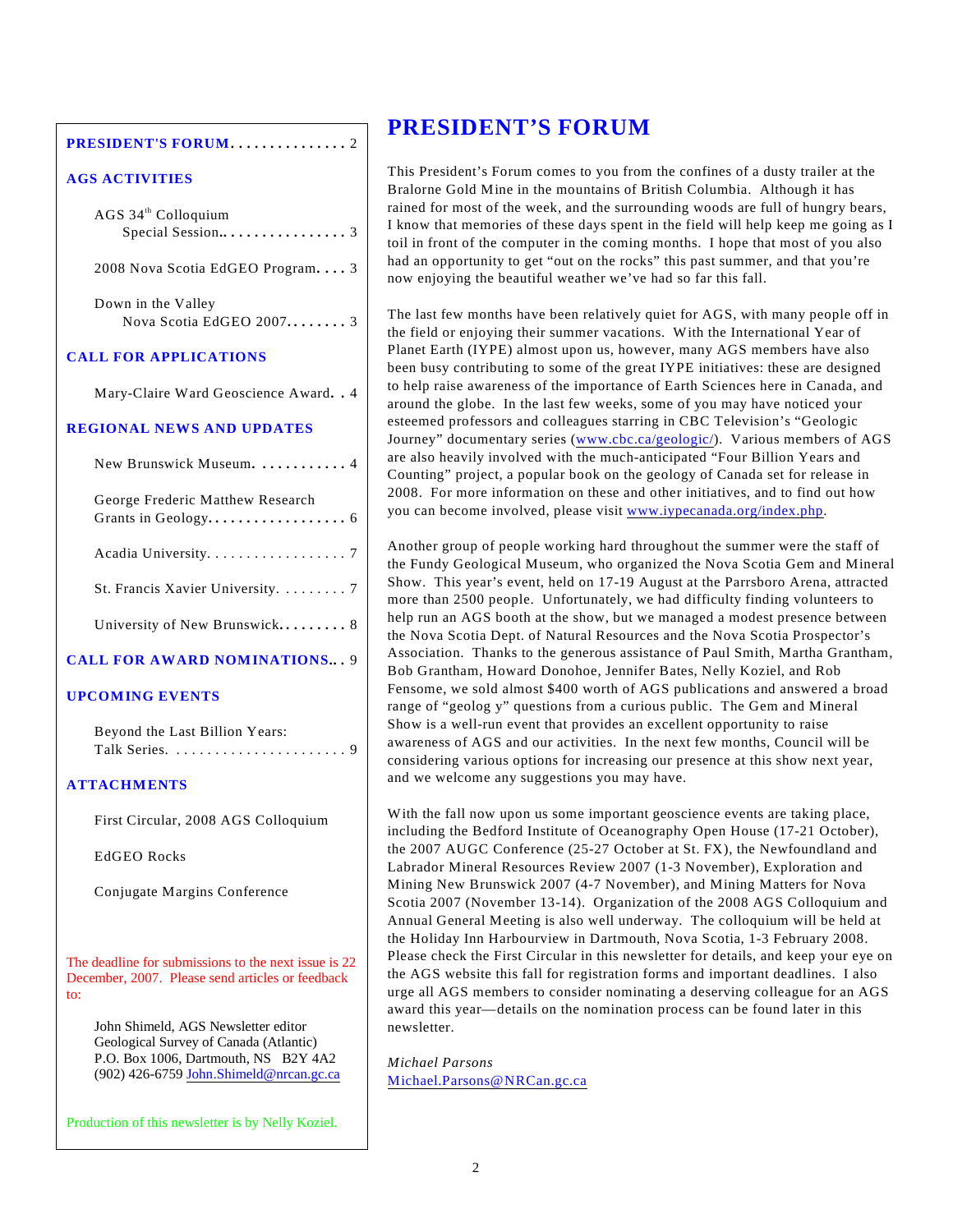## **AGS ACTIVITIES**

#### Atlantic Geoscience Society 34<sup>th</sup> Colloquium **1-2 February 2008 Dartmouth, NS**

Special Session on "Earth-based Studies of Planetary Surfaces"

#### Conveners:

- Dr. Marie-Claude Williamson, Planetary Exploration and Space Astronomy, Canadian Space Agency, St-Hubert, QC, e-mail: [Marie-Claude.Williamson@space.gc.ca](mailto:Marie-Claude.Williamson@space.gc.ca)
- Dr. Lawrence Plug, Department of Earth Sciences, Dalhousie University, Halifax, NS, e-mail: [Lplug@dal.ca](mailto:Lplug@dal.ca)
- Marianne Mader, M.Sc., MSS, Ph.D. candidate, Carleton University, e-mail: [Marianne\\_Mader@yahoo.ca](mailto:Marianne_Mader@yahoo.ca)

As a new Global Exploration Strategy unfolds over the next two decades at Space Agencies worldwide, research into the geological processes that shaped the Moon, Mars, and other planetary bodies will continue to rely on the study of terrestrial landscapes. The results of these Earth-based studies of planetary surfaces will test current models for the origin of the Moon [http://www.lpi.usra.edu/expmoon/]; the evolution of landscapes on Mars [http://hirise.lpl.arizona.edu/ [http://space.newscientist.com/article/dn12026-mars-rover](#page-2-0)[finds-puddles-on-the-planets-surface.html](#page-2-0)]; and contribute to the definition of exploration architectures by space agencies worldwide as they ready themselves for a new era of space exploration [\[http://www.lunararchitecture.com/links.htm](http://[http://www.lunararchitecture.com/links.htm)l [http://mepag.jpl.nasa.gov/Mars\\_Science\\_Links.html](#page-2-0)].

We invite presentations on Planetary Geology, and on Terrestrial Geology and Geophysics which assist the interpretation of planetary surfaces, which include but are not limited to: rifting, volcanic processes, impact structures, grabens, fluvial networks and layered deposits, dunes, permafrost, regolith, and faulting.

If you are interested in participating, please contact one or all of the convenors. Presentations and posters are welcome.

*Marie-Claude Williamson* [Marie-Claude.Williamson@space.gc.ca](mailto:Marie-Claude.Williamson@space.gc.ca)

\*\*\*\*\*\*\*\*\*\*

#### **2008 Nova Scotia EdGEO Program**

<span id="page-2-0"></span>The Nova Scotia EdGEO Program moves back to the Halifax-Dartmouth area for 2008. The two-day workshop will be hosted by the Geological Survey of Canada (Atlantic) at the Bedford Institute of Oceanography. Field trip co-leaders Terry Goodwin and Michael Parsons are organizing a field-based workshop with an environmental bent. Participants will learn

how geology influences our modern terrestrial and marine environments. And they will discover the intricate connection between human activity and the environment. A classroom session will highlight activities for the educators. The registration form is included with this newsletter. Please spread the EdGEO word to colleagues, friends or neighbours who are educators in Nova Scotia.

\*\*\*\*\*\*\*\*\*\*

#### **Down in the Valley: Nova Scotia EdGEO 2007**

Co-leaders Sandra Barr and Ian Spooner put on a good show for Nova Scotia educators in August. The field trip on 21-22 August in the vicinity of Wolfville focussed on how Earth history controls the human environment. Over the two days, participants visited over one dozen stops. They learned about the regional geological history and how the geology controls land use and ultimately human history. The influence of geology on day-to-day life became apparent to all. Sites such as the Grand Pré Historic Park, the Gaspereau and Cornwallis river systems, and the ancient Acadian farmlands were viewed and brought into the story. After the Tuesday evening BBQ, Ian Spooner presented a talk on climate change that enlightened the audience and generated a lot of discussion. Before venturing into the field on Wednesday morning, local high school teacher Tracy Webb led a classroom session on tried-and-true activities and distributed an armload of handouts that will be useful teaching resources.



*Group photo (Blomidon Look-off)*.

The weather could not have been better for the two days something that can't hurt any outdoor activity.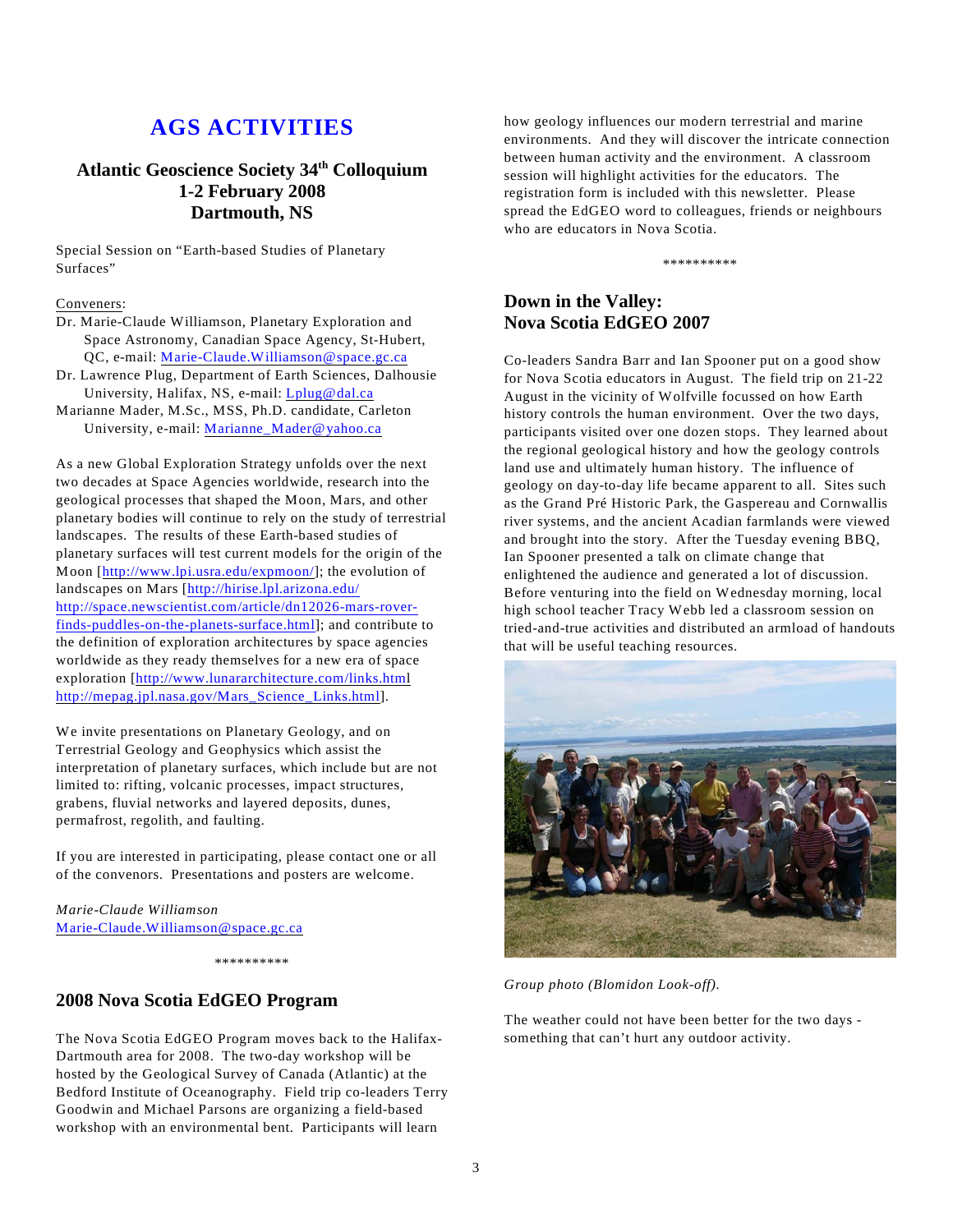

*Fossil footprints of labyrinthodont amphibian (Horton Bluff).*

*Jennifer Bates*, Chair, NS EdGEO Workshop Program [jbates@nrcan.gc.ca](mailto:jbates@nrcan.gc.ca)

## **CALL FOR APPLICATIONS**

----------------------------------------------------------------------------

#### **Mary-Claire Ward Geoscience Award 2008**

The Selection Committee for the Mary-Claire Ward Geoscience Award is now calling for applications for the Fourth Annual Presentation. Marie-Claire made many contributions to the Canadian geoscience community. She was a past-president of the Geological Association of Canada (GAC), the long-serving chair of the Prospectors and Developers Association of Canada (PDAC) Geoscience Committee, and former chairperson of Watts, Griffis and McOuat Limited. The award involves a \$3,000 prize, a

certificate and attendance at the meeting of either the PDAC or GAC. A recipient must be a graduate student whose research has a strong emphasis on field mapping, in recognition of Mary-Claire's strong belief in the importance of this work.

Eligibility: Full time graduate students attending a Canadian university and undertaking a Canadian geoscience thesis that has a focus on field mapping (e.g. bedrock or surficial geology, geochemistry, geophysics) are eligible for the award. The student must have active student status until at least  $30<sup>th</sup>$ April 2008. Previous recipients of this award are ineligible to apply.

Selection Criteria: Applicants will be assessed on the contribution of their work to geoscience mapping in Canada, their academic qualifications and supporting statements from sponsors.

How to Apply: Additional information about the award, application procedures and application forms is posted on the websites of the PDAC (http://www.pdac.ca/pdac/programs/awards/index.html#Mary-Claire) and the GAC http://www.gac.ca/awards/maryclaire.php

Application Deadline: 15 December 2007

*Reg Wilson* [Reg.Wilson@gnb.ca](mailto:Reg.Wilson@gnb.ca)

# **REGIONAL NEWS AND UPDATES**

---------------------------------------------------------------------------

#### **New Brunswick Museum (NBM)**

In 2007, the NBM awarded 'George Frederic Matthew Research Grants in Geology' to three projects. Dr. Howard Falcon-Lang of the University of Bristol examined new fossil sites and re-examined an historic fossil site, first described by G.F. Matthew, in an analysis of fossil plant-beds at Beaver Harbour. Dr. Patricia Gensel of the University of North Carolina received support for her study of early Devonian plant fossils of northern New Brunswick. A grant was also awarded to Ms. Abby Otham of the University of Bristol for her examination of Triassic fossil wood from New Brunswick. Very little is known about Triassic fossils in the province and her research could yield interesting rewards. All three researchers were in the field last summer.

One 2006 grant was awarded to Martin Brazeau of the Department of Evolutionary Organismal Biology at Uppsala University, Sweden. His research dealt with Middle Paleozoic vertebrates from southern New Brunswick. Fieldwork included revisiting several sites where he has already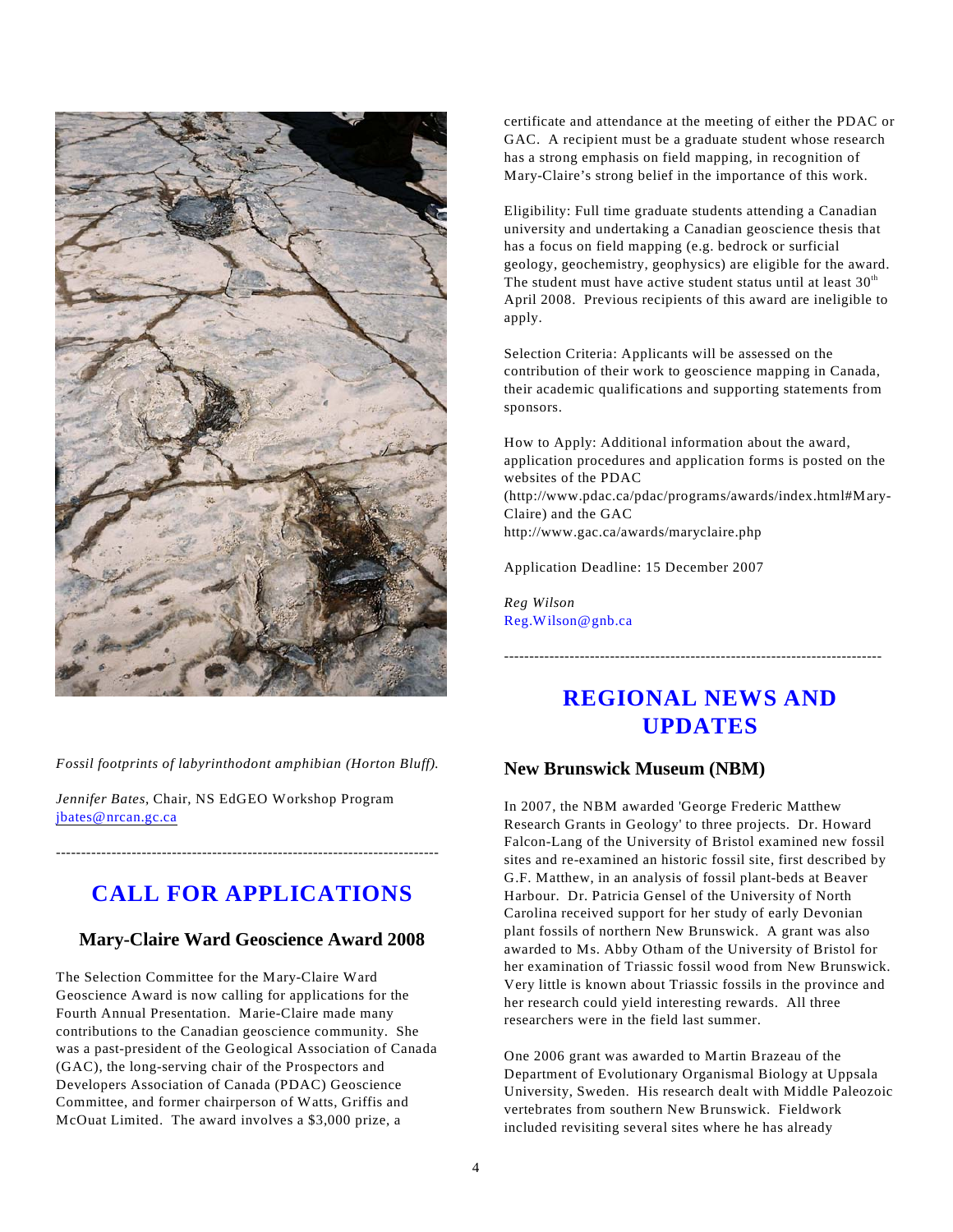conducted research, and new sites in the southern part of the province. Some of the work was presented at the Canadian Paleontology Conference in Montreal in October 2006 (see recent publications below). A second grant was awarded to Dr. John Maisey, the Division of Paleontology at the American Museum of Natural History in New York, to support research on the braincase of *Doliodus problematicus*, this is the Emsian shark fossil discovered by a New Brunswick Museum research team in the northern part of the province. One of Dr. Maisey's specialties is the evolution of shark brains, and he has examined similar sharks found in Bolivia and South Africa. The braincase of *Doliodus* was scanned at high resolution at the University of Texas CT lab in Austin in June 2007. Initial results were presented at the  $40<sup>th</sup>$ Anniversary Symposium on Early Vertebrates/Lower Vertebrates conference in Uppsala this past August. A third grant went to Thomas Mumford, an undergraduate student in the Department of Geology at the University of New Brunswick in Fredericton, to support his B.Sc. thesis research



with Dr. Cliff Shaw. His focus was on the growth of clinopyroxene in a closed system.

*Patricia Gensel and colleagues taking a break from plant collecting.*

We are about to advertise the 2008 grants. Information can be found on the NBM web site [\(www.nbm-mnb.ca](http://www.nbm-mnb.ca/)) by going to Collections – Natural Sciences – Natural Sciences Grants. Applications are due 31 December of each year.

This past year, my aim has been to finish some long-standing projects. A paper describing giant sea scorpions, discovered in northern New Brunswick in 1995, has just been published in Palaeontology. Another paper describes specimens from the same formation but collected in the 1890s, has been submitted. Manuscripts in various stages of completion include a study of a Devonian fish (*Holoptychius*) from southern New Brunswick, an analysis of Mississippian vertebrate tracks from eastern New Brunswick, and some more shark-acanthodian

work in the Campbellton Formation. Collaboration with Dr. Howard Falcon-Lang of the University of Bristol has resulted in two papers concerning the 'Fern Ledges' locality in Saint John, and a paper with Dr. Jason Dunlop of the Museum für Naturkunde der Humboldt-Universität zu Berlin is in press. Two of the papers dealt with the palaeoenvironment and fauna at the site, while the third concerned the palaeobotanical work of Marie Stopes at 'Fern Ledges'. Previous Matthew Grant



recipient Dr. Robert Wagner of the Jardin Botanico de Cordoba in Spain is revising the 'Fern Ledges' flora and has published two papers on the topic.

#### *(Fossil) fishermen Martin Brazeau and John Maisey swapping stories.*

Some of our work over the past four years has been supported by a SSHRC-CURA grant (Community University Research Alliances), jointly held by UNBSJ and the NBM. The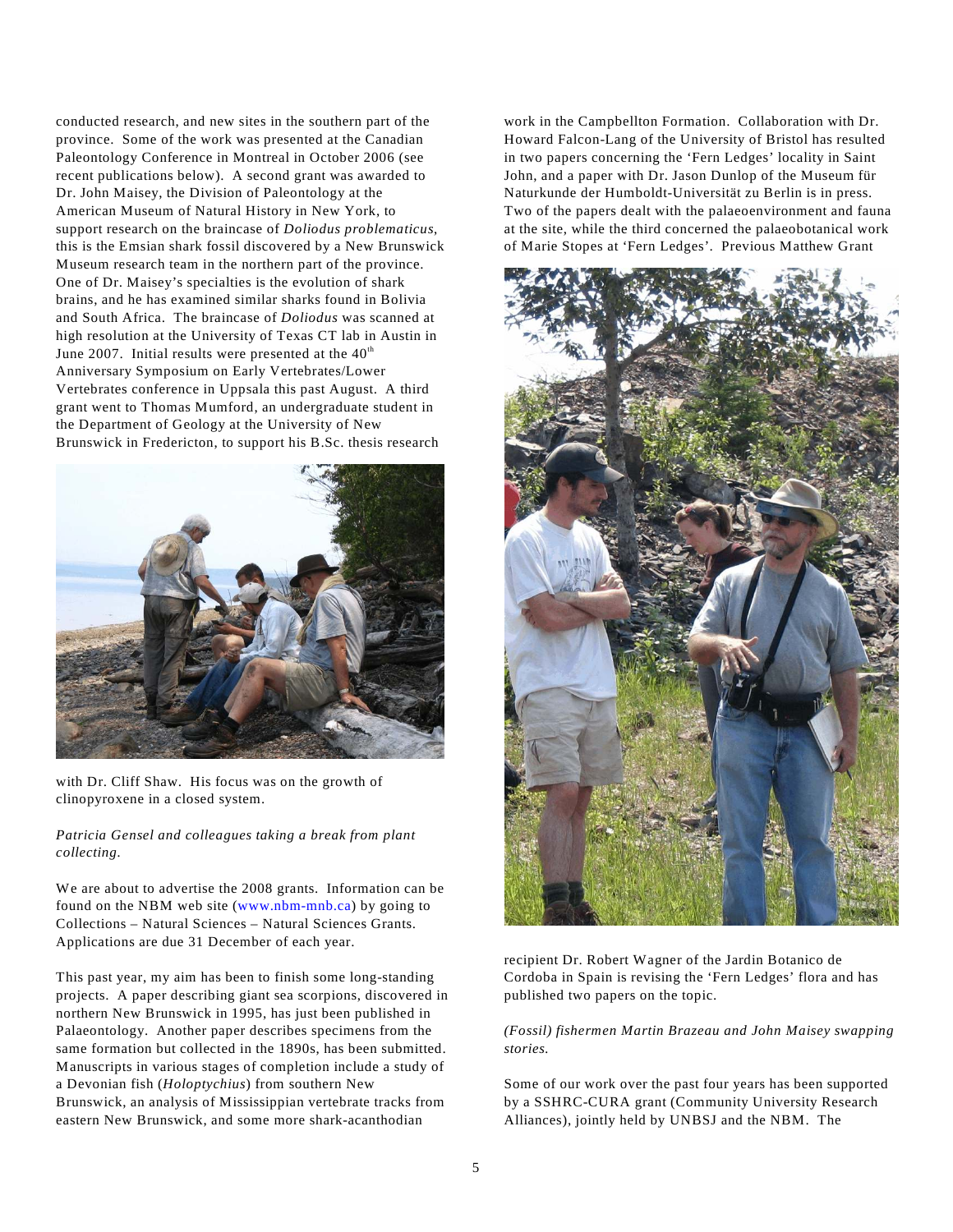geological component has been to look at 'Science Culture, Geological Investigation, and the contribution to the cultural diversity of Saint John'. In addition to documenting geological and palaeontological sites in the region, we have been conducting risk assessments of sites to examine preservation and education issues. I have been working with some of the local tour companies to explore geotourism opportunities. One company operates kayak tours that paddle past some of the most interesting fossil sites in the country. A guide, who writes for 'Adventure Kayak' magazine, published a short article in the summer issue about how I convince our Director to let me kayak on work time. Two papers and conference presentations, in collaboration with Dr. Diane Buhay at UNBSJ, have resulted from this work. One project looked at one of the Maritimes' best known geotourists, Sir Charles Lyell; another was an examination of Abraham Gesner's Museum; a third looked at the geological library of the Natural History Society of New Brunswick.

 $2007$  is the  $150<sup>th</sup>$  anniversary of the Steinhammer Club, founded in Saint John in 1857. The young men of the club, including C. Fred Hartt and George F. Matthew, studied the geology of the Saint John area. Their efforts helped establish the Natural History Society of New Brunswick (at Sir William Dawson's suggestion). This society's collections became the foundation for the New Brunswick Museum (Abraham Gesner's collection included). The first collections came from Steinhammer Club members and included 'Fern Ledges' specimens purchased from Fred Hartt. Fred, who went on to conduct a geological survey of Brazil (in Agassiz's footsteps), likely used the money from the sale of the collections to go to Harvard.

For additional information see:

Miller, R.F. and Buhay, D.N. 1988. The Steinhammer Club; geology and the foundation for a natural history society in New Brunswick. Geoscience Canada 15: 221-226.

We were pleased to lead a geological field trip for the Federation of New Brunswick Naturalists in June and assist with the Geologist's Association's tour through the Maritimes in August. The museum also had its annual fundraising dinner in September. Although not on the topic of geology, the speaker for the dinner was really interesting. Dr. Wade Davis, National Geographic Explorer-in-Residence, talked about vanishing cultures in his presentation entitled 'Light at the Edge of the World'.

#### Recent conference presentations:

Turner, S. and Miller, R.F. 2006. IGCP 491: "Spiny sharks" in Early Devonian 'non-marine' palaeoenvironments. Second International Palaeontological Congress, June 17- 21, 2006, in Beijing, China. Ancient Life and Modern Approaches, Abstracts of the Second International Palaeontological Congress, Edited by Qun Yang *et al.* Series: International Palaeontological Congress Proceedings 2, 553 pages, Geological Publishing House.

Miller, R.F. and Buhay, D.N. 2007. The geological library of the Natural History Society of New Brunswick: supporting early scientific research in the Maritimes region. Atlantic Geoscience Society 33<sup>rd</sup> Colloquium and Annual Meeting, Program and Abstracts, Moncton, New Brunswick, February 2-3, 2007, p.27-28.

Brazeau, M.D. and Miller, R.F. 2006. Middle Paleozoic vertebrates from southern New Brunswick, in  $16<sup>th</sup>$ Canadian Paleontology Conference. Proceedings, 2006, October 13-16, Montreal, Quebec.

#### Recent publications:

- Gröcke, D.R., Schimmelmann, A., Elias, S. and Miller R.F. 2006. Hydrogen isotopes in beetle chitin: preliminary European data and reinterpretation of North American data. Quaternary Science Reviews 25: 1850-1864.
- Miller, R.F. and Tetlie, O.E. 2007. The presumed Synziphosuran Bunodella horrida Matthew, 1889 (Silurian: Cunningham Creek Formation) New Brunswick, Canada is a eurypterid. Journal of Paleontology 81: 588-590.
- Miller, R.F. 2007. *Pterygotus anglicus* Agassiz (Chelicerata: Eurypterida) from Atholville, Lower Devonian Campbellton Formation, New Brunswick, Canada. Palaeontology 50: 981-999.
- Falcon-Lang, H. and Miller, R.F. 2007. Palaeoenvironments and palaeoecology of the Early Pennsylvanian Lancaster Formation ("Fern Ledges") of Saint John, New Brunswick, Canada. Journal of the Geological Society, London 164: 945-957.
- Falcon-Lang, H.J. and Miller, R.F. 2007. Marie Stopes and the Fern Ledges of Saint John, New Brunswick. *In*: Burek, C.V. and Higgs, B. (eds), The Role of Women in the History of Geology. Geological Society, London, Special Publication 281: 227-245.
- Miller, R.F. and Buhay, D.N. 2007. Gesner's Museum of Natural History, an Early Canadian Geological Collection. Geoscience Canada 34/1: 37-48.
- Miller, R.F. and Buhay, D.N. 2007. Sir Charles Lyell's Travels in New Brunswick, Canada in 1852. Atlantic Geology 43: 36-44.
- Dunlop, J.A. and Miller, R.F. (in press). The fossil arachnid genus *Eurymartus* Matthew, 1895 and the eurypterid genus *Eurypterella* Matthew, 1889 from the Late Carboniferous "Fern Ledges" of Saint John, New Brunswick, Canada. Neues Jahrbuch für Geologie und Paläontologie.

\*\*\*\*\*\*\*\*\*\*

#### **GEORGE FREDERIC MATTHEW RESEARCH GRANTS IN GEOLOGY**

George Frederic Matthew MA, DSc, LLd, FRSC (1837-1923) was a founding member of the Natural History Society of New Brunswick, formed in 1862. He published over two hundred papers on geology, palaeontology and archaeology. Although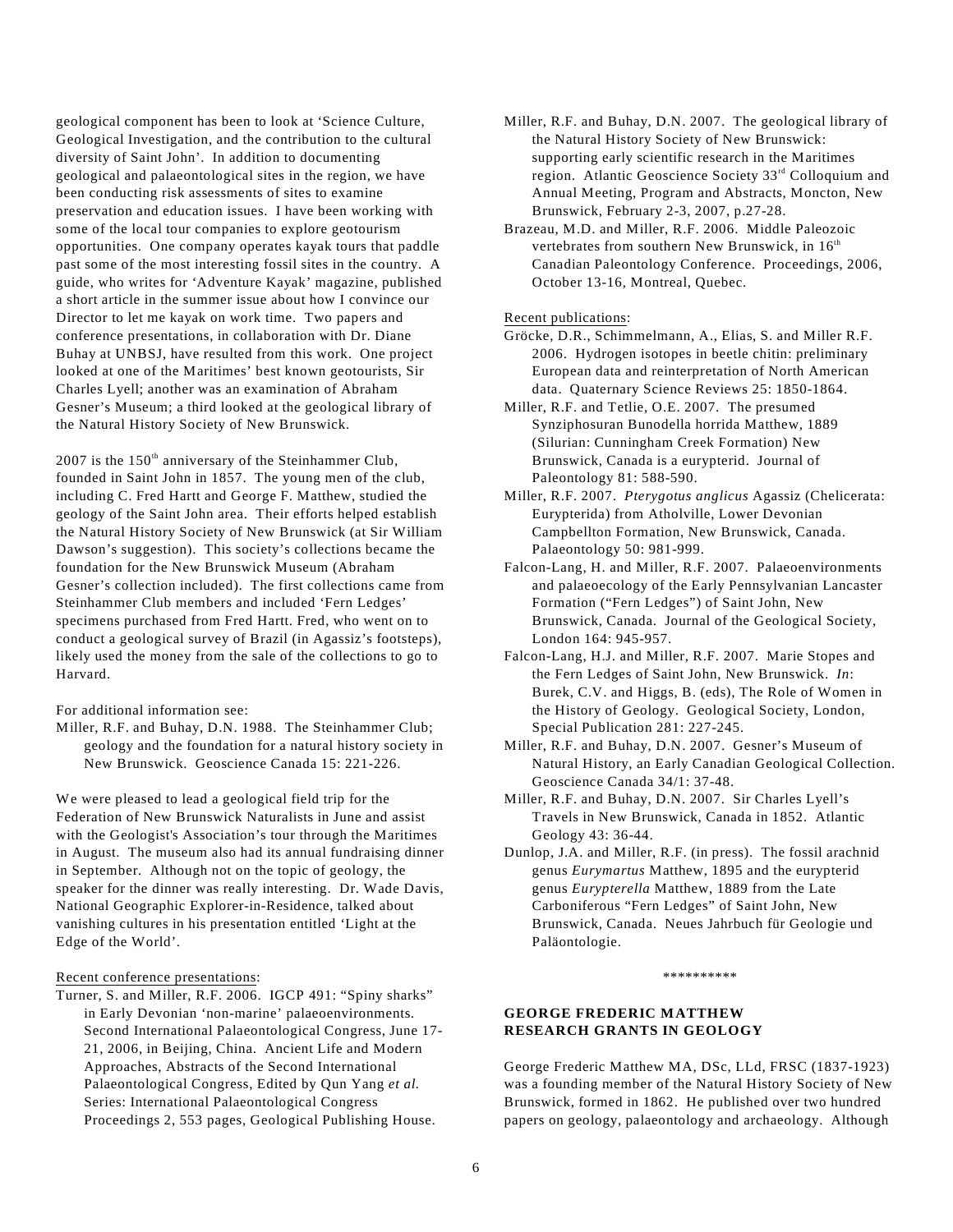he maintained his career at the Custom House, he became internationally known for his studies in palaeontology. Much of his collection is now part of the holdings of the New Brunswick Museum. This grant programme recognizes his enormous contribution by supporting field and laboratory work and encourages collections-based research of a museum nature.

Proposals of high quality in the areas of palaeontology, stratigraphy, paleoecology, mineralogy and petrology are invited. All, or most, of any field research must be carried out in New Brunswick.

Research Fellowship - \$1000.00 - open to established scientists attached to universities, museums and government agencies, as well as graduate students.

Research Scholarship - \$500.00 - open to students, both graduate and undergraduate.

Application forms available at your department office or write the NBM or at [http://www.gnb.ca/0130/english00aa.html](http://www.gnb.ca?0130/00aa.html) Applicants should send research proposals, accompanied by a detailed budget and application form, by December 31, each year to: Dr. R.F. Miller, New Brunswick Museum, 277 Douglas Avenue, Saint John, NB, E2K 1E5, tel. (506) 643- 2361.

*Randall F. Miller* [Randall.Miller@nbm-mnb.ca](mailto:Randall.Miller@nbm-mnb.ca)

\*\*\*\*\*\*\*\*\*\*

#### **Acadia University**

On 1 July, the Department of Geology and the Environmental Science program at Acadia University were merged into a single department, now called the Department of Earth and Environmental Science. The merger did not result in any changes in the programs of the units, which offer undergraduate degrees (B.Sc. and B.Sc. with honours) in Geology, Environmental Geoscience, and Environmental Science, and the M.Sc. in Geology (and soon, Applied Geomatics). But, it did double our number of undergraduate majors. Rob Raeside had a brief return to the position of Head in the new department, before being again persuaded to take on the role of Acting Dean of Science. Professor Linda Lusby, who has taught in the Environmental Science program since its inception, took over as acting department head. So far, all is going smoothly, although we have trouble fitting around the table at the departmental meetings.

Another change over the summer was the appointment of Lynn Graves as secretary in the new Department of Earth and Environmental Science. With both her brother and husband being geologists, it was inevitable that she find herself surrounded by such folks in her work environment too. Lynn replaced Janet Harnum, who has opened a vegetarian restaurant in downtown Wolfville.

Also over the summer, the department welcomed Dr. Nelson O'Driscoll, a Tier 2 Canada Research Chair in Environmental Biogeochemistry. Nelson is studying the impact of climate change on mercury contamination in freshwater ecosystems by analyzing the effects of temperature, precipitation, and solar radiation on the contaminant. He hopes his research will contribute to the development of effective measures to reduce exposure to this contaminant as climate change occurs.

Professors Peir Pufahl and Cliff Stanley, and M.Sc. student Gabe Nelson received a lot of publicity recently when their paper on the Sudbury ejecta was published in the September issue of the GSA journal "Geology". Together with coauthors Eric Hiatt and Cole Edwards (University of Wisconsin – Oshkosh) and Jared Morrow (San Diego State University), they reported on their discovery and investigation of a two-tofour-metre-thick layer of "ejecta", south of Lake Superior, in which they found high levels of iridium, "melt drops", and "shocked" quartz crystals, as well as evidence of reworking by a tsunami.

We welcomed three new graduate students to the department in September. Pizye Nankamba and Tamara Moss will be working on geochemistry projects with Cliff Stanley; Chris Bates will be working on a geomatics project with Ian Spooner and adjunct Professor Tim Webster. Geology and environmental geoscience Honours students this year include: Tim Cross (Lithogeochemical vectors toward gold mineralization in the Amaranth Vein, Union Hill Deposit, Waihi, New Zealand; supervisor Cliff Stanley); Kieran McDonald (Sedimentological records of the Holocene history of the Labrador Current; supervisors David Piper (GSC Atlantic) and Ian Spooner); and Kara-Lynn Scallion (Phosphate deposits in Cambrian rocks of Avalonia in Saint John, New Brunswick, area; supervisors Sandra Barr and Peir Pufahl).

*Sandra Barr* [Sandra.Barr@acadiau.ca](mailto:Sandra.Barr@acadiau.ca)

\*\*\*\*\*\*\*\*\*\*

#### **St. Francis Xavier University**

Students and faculty at St. Francis Xavier University are busy preparing to host the 2007 Atlantic Universities Geological Conference. This year's conference will include field trips to Scotia Mine, the Greendale Complex and Cape Breton Island to see the regional environmental geology and hydrology. The conference will also feature talks by company, government, and society representatives, oral and poster presentations by students, guest speakers and a closing banquet. For further information contact Sarah Hindle [\(x2004bqi@stfx.ca](mailto:x2004bqi@stfx.ca)) or Amanda Ehler [\(x2004cfv@stfx.ca](mailto:x2004cfv@stfx.ca)).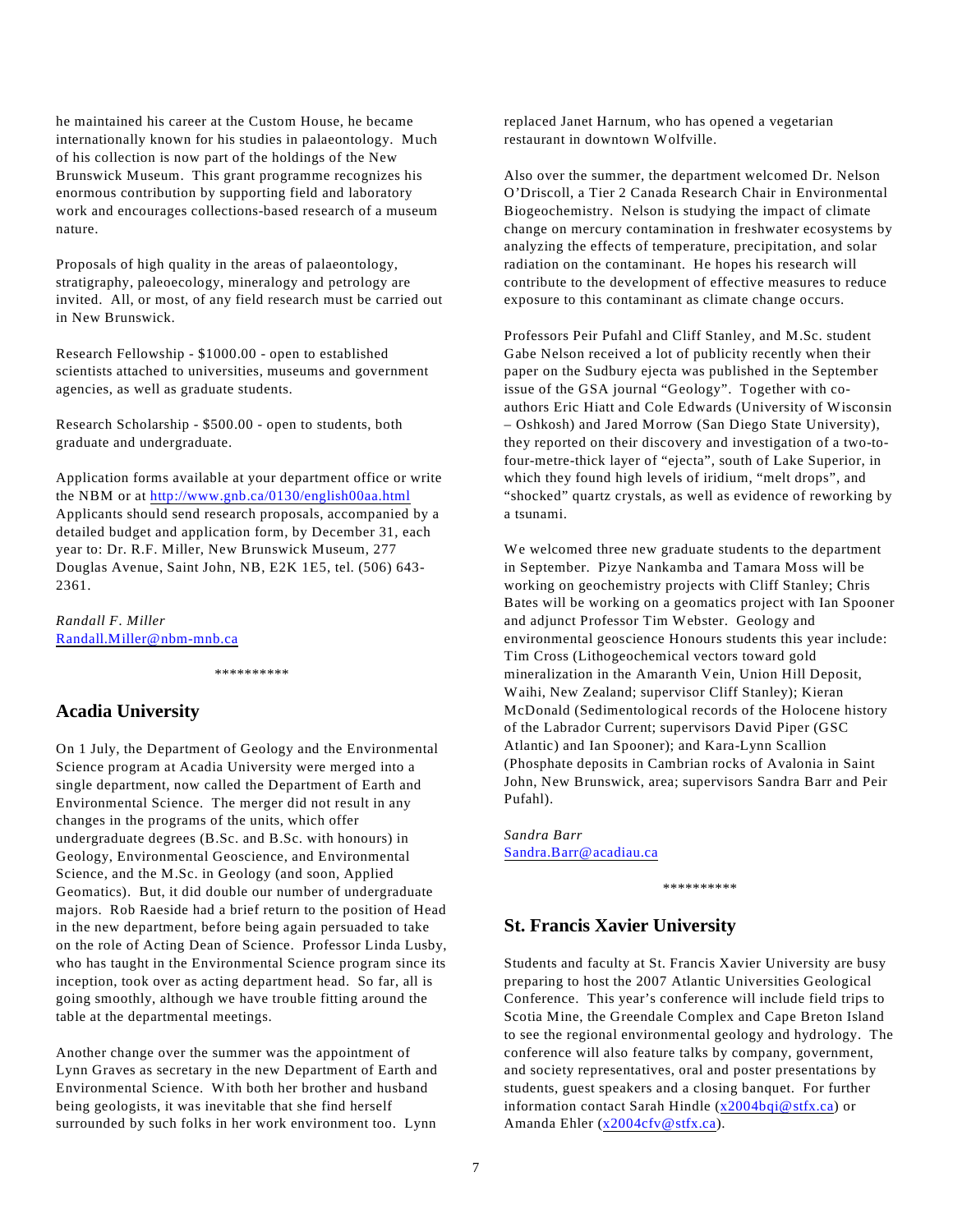Drs. Brendan Murphy and Mike Melchin have appeared in the series "Geologic Journey", produced by CBC in associaton with The Discovery Channel. Dr. Murphy appears in the episode "The Atlantic Coast" while Dr. Melchin appears in the episode "The Appalachians". Details of this series can be found at<http://www.cbc.ca/geologic/index.html>.

*Grant Ferguson* [gfergus@stfx.ca](mailto:gfergus@stfx.ca)

\*\*\*\*\*\*\*\*\*\*

#### **University of New Brunswick**

The University of New Brunswick has added two new faculty members to the geology department staff. Dr. Adrian Park has been appointed as a Lecturer for a 3 year term position, beginning in September; as you may know Adrian has a long history here at UNB in structural research, with a strong expertise in many areas of New Brunswick. His position is linked as a curator for the Quartermain exhibits that will be housed in the Department.

Dr. Chris McFarlane joined us in July as our metamorphic petrologist. Chris did his undergraduate degree at the University of Toronto, his M.Sc. at the University in Calgary known as a powerhouse of metamorphic researchers, and his Ph.D. at the University of Texas, Austin. Then he was a post doc at the Australian National University. We are really happy to welcome such a nice guy with family roots throughout the Maritimes.

We had two defences recently. Barbara Marijana Petrunic defended her Ph.D. thesis (supervised by Tom Al) entitled "A detailed investigation of the aqueous geochemistry and mineralogy of tungsten mine tailings, Mount Pleasant, New Brunswick". Jonathan Lafontaine also defended his M.Sc. thesis (supervised by Dave Lentz) on "The Devil Pike Brook



Gold Deposit: an Example of an Orogenic Lode Gold Deposit

in the Canadian Appalachians". Congratulations to them both for a job very well done.

*A field photo of Adrian Park studying folds in New Brunswick.*

Also, Dr. Stefan Kruse's Ph.D. thesis "Structural evolution of the northern Thor-Odin Culmination, Monashee Complex,



southern Canadian Cordillera" under Paul Williams' supervision won the New Brunswick Governor Generals Medal this year for best Ph.D. thesis. Yes, we are all very proud!

*Chris McFarlane exploring moderately deformed Silurian granites that hold up the alpine region around Mt. Kosciuszko, eastern Lachlan fold belt, SE Australia.*

John Spray has recently been appointed as Science Team Member: close up imaging system (9CLUPI) for European Space Agency ExoMars rover mission to Mars (2011 launch). He has also been appointed as Science team member: Alphaparticle X-ray Spectrometer (APXS) facility for NASA Mars Science Laboratory (MSL) rover mission (2009 launch).

In September 2007, the Bailey Geological Society hosted a day long field trip to mineral deposits in south-central New Brunswick (organized by Angela Page, student president). Sites visited included: the Zealand aquamarine (blue beryl) deposit, the Sisson Brook W-Mo-Cu deposit (GEODEX), and the Burnt Hill W (Be-Mo-Sn) Mine (Noront Resources/ Cadillac). The trip was led by Kay Thorne (NBDNR), Dave Martin (GEODEX), Kristy Beal (honours student, UNB), and Dave Lentz (UNB), and supported by The Prospectors and Developers Association of Canada.

The New Brunswick Branch of the Canadian Institute of Mining, Metallurgy and Petroleum (CIM-NB) hosted the 2007 CIMNB-UNB Student - Industry Meet' n' Greet. There was a presentation on the story of the Thompson Ni (Cu-PGE) deposits by tagteam Rob Smith (Chief Mine Geologist-CVRD-INCO) and Ron Stewart (Manager of Exploration - CVRD-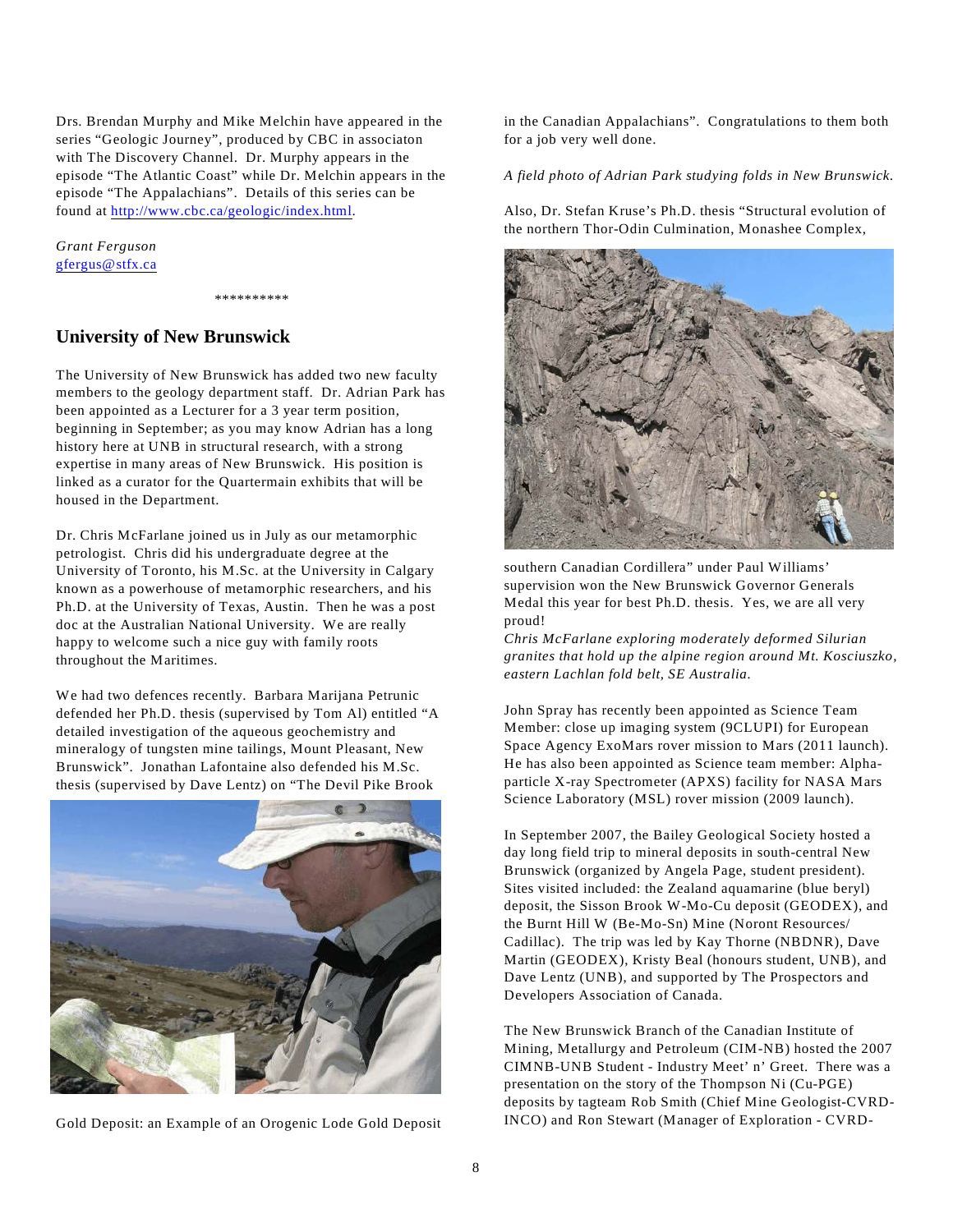

INCO), preceded by a short overview of CIM and CIM-New Brunswick Branch by CIM-NB Branch President Paul Rennick (NB DNR-Minerals).

*Group photo of the Bailey Geological Society trippers in front of the Burnt Hill tungsten mine decline, NB.*

#### *Dave Lentz* [D.Lentz@unb.ca](mailto:D.Lentz@unb.ca)

**AGS AWARDS: CALL FOR 2008 NOMINATIONS**

----------------------------------------------------------------------------

The Atlantic Geoscience Society is accepting nominations in the following categories:

**AGS Distinguished Scientist Award (Gesner Medal)** and

**AGS Distinguished Service Award**

#### Criteria

#### **AGS Distinguished Scientist Award (Gesner Medal)**

- 1) The Award is made to a person who has, through her/his own efforts (publications, maps, memoirs, etc.), developed and promoted the advancement of geoscience in the Atlantic region in any field of geology.
- 2) The contribution of the person should be of large enough scope to have made an impact beyond the immediate Atlantic region.
- 3) The person does not have to reside in the Atlantic region nor be a member of the Atlantic Geoscience Society.
- 4) The person must be alive and active in geoscience research, although not necessarily full time in the Atlantic region.

#### **AGS Distinguished Service Award**

This Award shall be given in recognition of exceptional and altruistic contributions to the Atlantic Geoscience Society over a long period of time. There are no other specific criteria.

#### Nomination Procedure

- 1) A statement of between 500 and 1,000 words, succinctly explaining how the candidate meets the selection criteria (see above).
- 2) Supporting documentation from the nominator and a letter of support from the seconder. The supporting documentation could include items such as (i) selected bibliography (must consist of *no more than* 20 key references; a complete bibliography including abstracts is not needed); (ii) documentation of impact of work; and, (iii) supporting letters from referees other than the nominator and seconder.
- 3) The nominator and seconder shall be members in good standing of the Atlantic Geoscience Society at the time of nomination.

#### Deadline for Nominations is 15 December 2007

If possible, nominations, supporting letters, and all documentation should be submitted electronically to allow easy transmission to judges. Please submit to:

David Mosher, Vice President Atlantic Geoscience Society Natural Resources Canada Geological Survey of Canada (Atlantic) 1 Challenger Drive, P.O. Box 1006, Dartmouth, NS B2Y 4A2

Telephone: (902) 426-7363 Facsimile: (902) 426-4104 Email: [dmosher@NRCan.gc.ca](mailto:dmosher@NRCan.gc.ca)

**UPCOMING EVENTS**

----------------------------------------------------------------------------

#### **"Beyond the Last Billion Years" Talk Series**

The popular talks sponsored by the AGS and the Nova Scotia Museum return to their original home. This is the Auditorium of the Nova Scotia Museum of Natural History on Summer Street. Each talk starts at 7:30 p.m. We look forward to seeing you there. Admission is free but it is really appreciated if you bring a donation of canned food.

20 February 2008 - Steve Blasco, Geological Survey of Canada (Atlantic), **"The Arctic Ocean: man against frozen seas"**

As the Arctic offshore moves towards hydrocarbon production, concern for the fragile marine environment increases. Seabed geological research is playing a key role in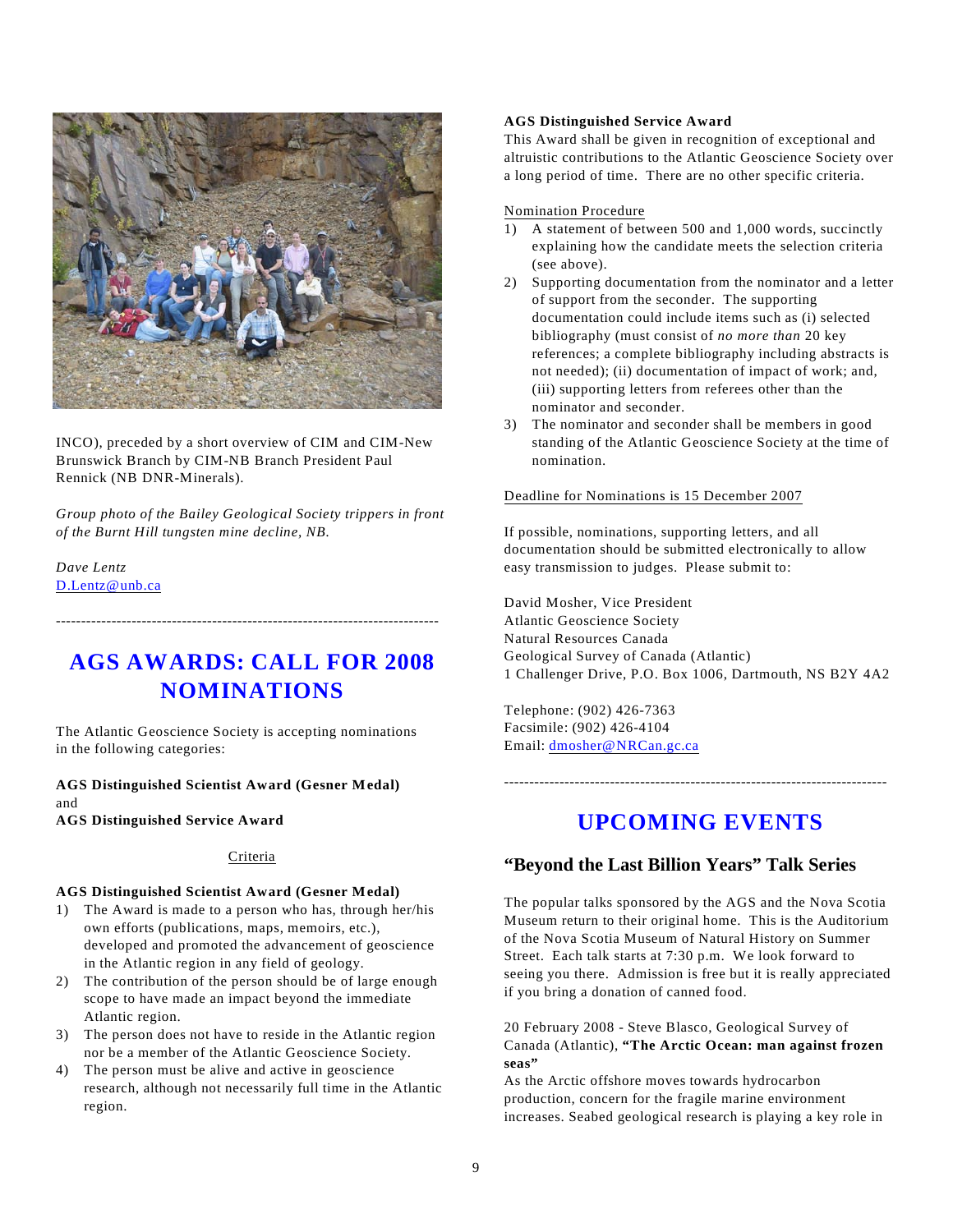ensuring the protection of this extreme ice-dominated environment.

19 March 2008 - Dr. David Mosher, Geological Survey of Canada (Atlantic), **"To the Heart of Tsunamis: it's all about geology"**

The devastating Indian Ocean tsunami of December, 2004 showed us how powerful and potentially destructive is the Ocean, but the making of tsunamis has everything to do with Earth processes. Through this presentation, we'll explore the ways tsunamis are generated and whether they are an ongoing threat by studying the 2004 Indian Ocean event and the 1929 tsunami, which wreaked destruction upon the south coast of Newfoundland.

23 April 2008 - Terry Goodwin, NS Department of Natural Resources, **"Linkages between geology, the environment and society"**

Ever wonder how geology affects your drinking water, the air you breathe or where you live? Find out how ... and much, when Terry Goodwin describes the interesting interactions between geology, your environment and you.

*Dustin Whalen* [dwhalen@nrcan.gc.ca](mailto:dwhalen@nrcan.gc.ca)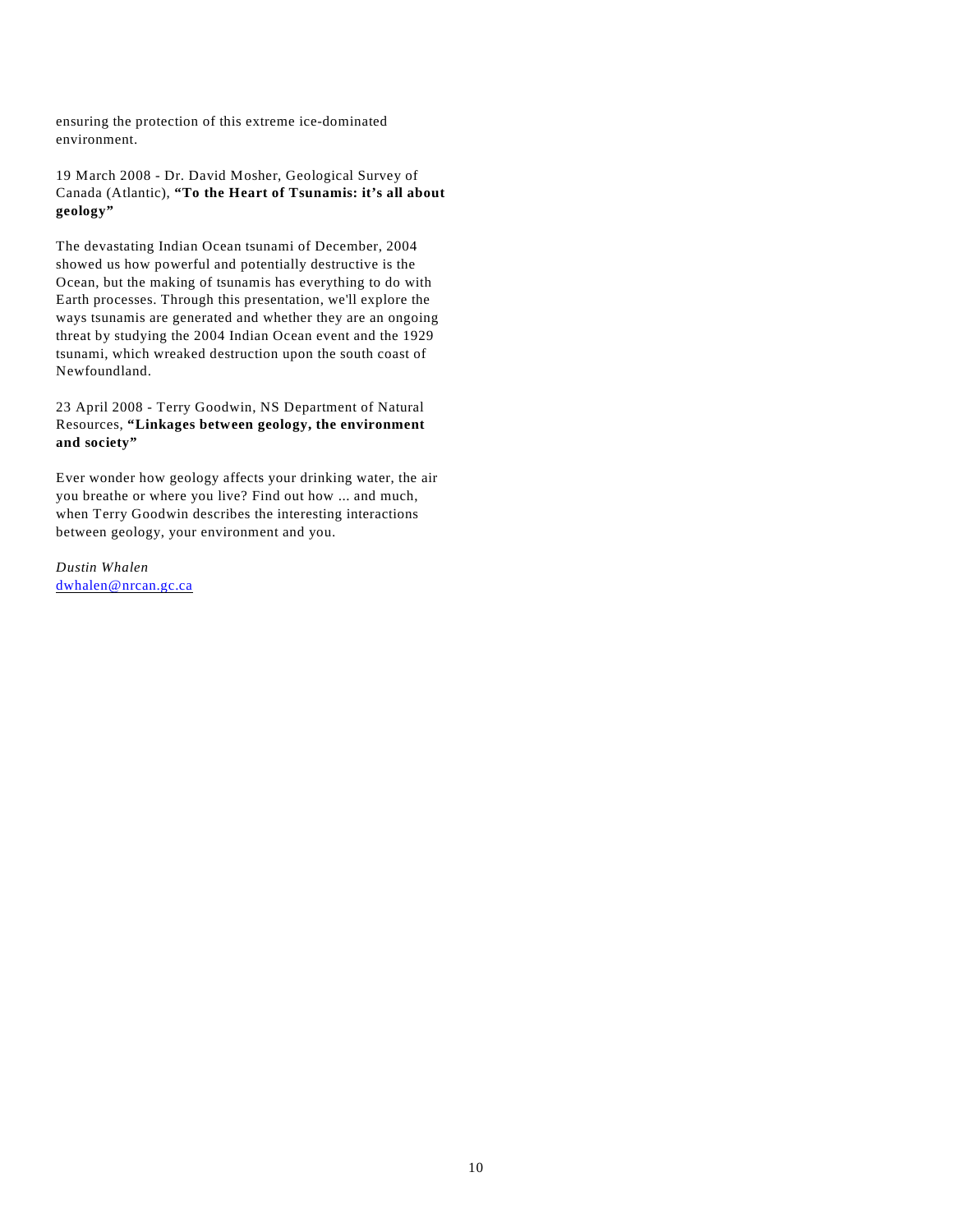

# First Circular Atlantic Geoscience Society Colloquium

### **Holiday Inn Harbourview Dartmouth, Nova Scotia 1-2 February 2008**

The 34<sup>th</sup> AGS Colloquium and Annual General Meeting will take place 1-2 February 2008 at the Holiday Inn Harbourview at 101 Wyse Road in Dartmouth. The program to date includes a number of special sessions, a general session, and a workshop that will run at Dalhousie University. Meetings of the AGS Council, APICS, Education Committee and Atlantic Geology are expected to run sequentially on Friday morning until the start of the afternoon session.

*Workshop:* Student Geochronology Workshop, Thursday, 31 January, Dalhousie University

*Meetings:* Morning of Friday, 1 February until the afternoon session, Holiday Inn Harbourview

*Special Sessions: as of 25th October 2007*

Climate change: presentations and panel discussion Earth-based studies of planetary surfaces Soil geochemistry: influences of genetic and environmental factors Sediment dynamics, oceanography and ecology of the greater Bay of Fundy: scenarios resulting from tidal power development

*General Session:* Current Research in the Atlantic Provinces

Social: AGS' 35<sup>th</sup> Birthday Party to follow the Friday evening talks

*Abstract deadline:* Friday, 4 January 2008

*Contacts*: Mike MacDonald (Sponsorship) Graham Williams (Technical Program) Mike Parsons and Jennifer Bates (Co-chairs)

> **The AGS Colloquium will be a time to celebrate ... 2008 is the Launch of 35 th year of the Atlantic Geoscience Society and the International Year of Planet Earth**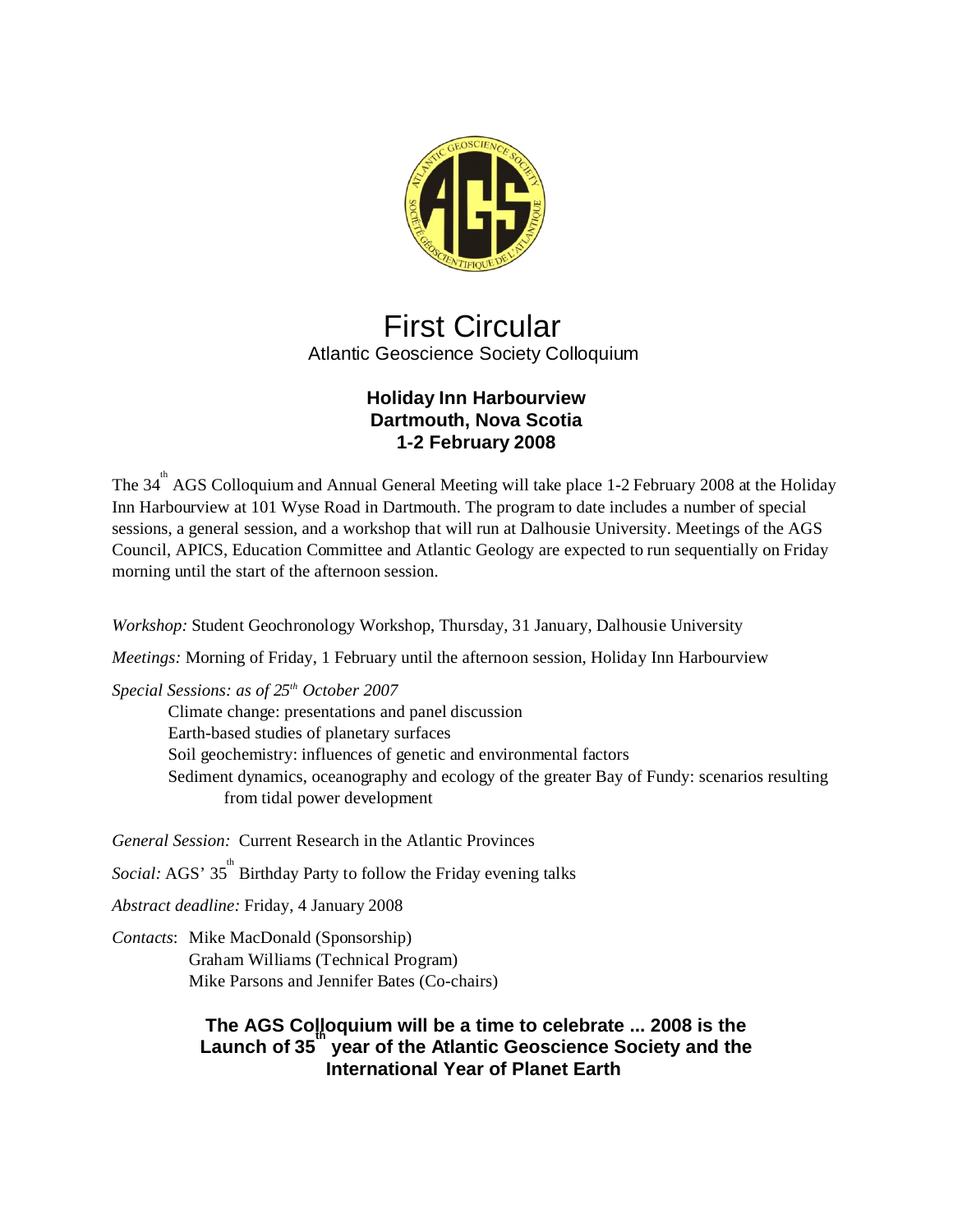The Atlantic Geoscience Society's  $15<sup>th</sup>$  annual workshop

# EdGEO Rocks !

- A **2-day field trip** to explore Halifax and its surrounds: > Learn how geology influences our modern terrestrial and marine environments > Discover the intricate connection between human activity and the environment
- **Leaders:** Terry Goodwin, Nova Scotia Department of Natural Resources and Michael Parsons, Geological Survey of Canada
- **Dates:** Wednesday & Thursday, August 20 & 21
- **Local host**: Bedford Institute of Oceanography in Dartmouth, Nova Scotia

#### **You will receive ..**

- > Field trip guide book
- > Geological highway map of Nova Scotia
- > CD of hands-on activities and materials
- > Pamphlets, booklets & posters
- > 16 hours of professional development

#### **Teachers' comments on previous workshops***:*

- *" .. a valuable contribution in facilitating learning for teachers and students in Nova Scotia"*
- *"Learning by seeing and feeling and experiencing"*
- *"You really brought this topic to life"*
- *"Terrific atmosphere for learning."*
- *"Workshop has been two of the best days experience I have had. Sorry I had to miss the previous 12!"*

**Workshop endorsed** by the Nova Scotia Association of Science Teachers and the Nova Scotia Social Studies Teachers' Association. Evaluated as a valid professional development opportunity by the Nova Scotia Department of Education.

**To register** please return completed form with payment (cheque payable to NS EdGEO Workshop Committee) to:

Jennifer Bates

Chair, AGS Nova Scotia EdGEO W orkshop Committee c/o Geological Survey of Canada (Atlantic) Bedford Institute of Oceanography P.O. Box 1006, Dartmouth, NS B2Y 4A2 Ph: 902-426-4386 FAX: 902-426-4465 E-mail: jbates@nrcan.gc.ca



#### Terry explains the granite of Peggys Cove

Please mark your choice. Fee includes lunches & breaks & Wednesday supper. If it rains, sessions will be held indoors.

Teacher:  $\frac{1}{2}$  \$95  $\frac{1}{20^{*}}$ 

Student: \_\_\_\_ \$50 \_\_\_\_ \$75\*

\* includes a copy of the book "The Last Billion Years" listed on NS Department of Education Book Bureau